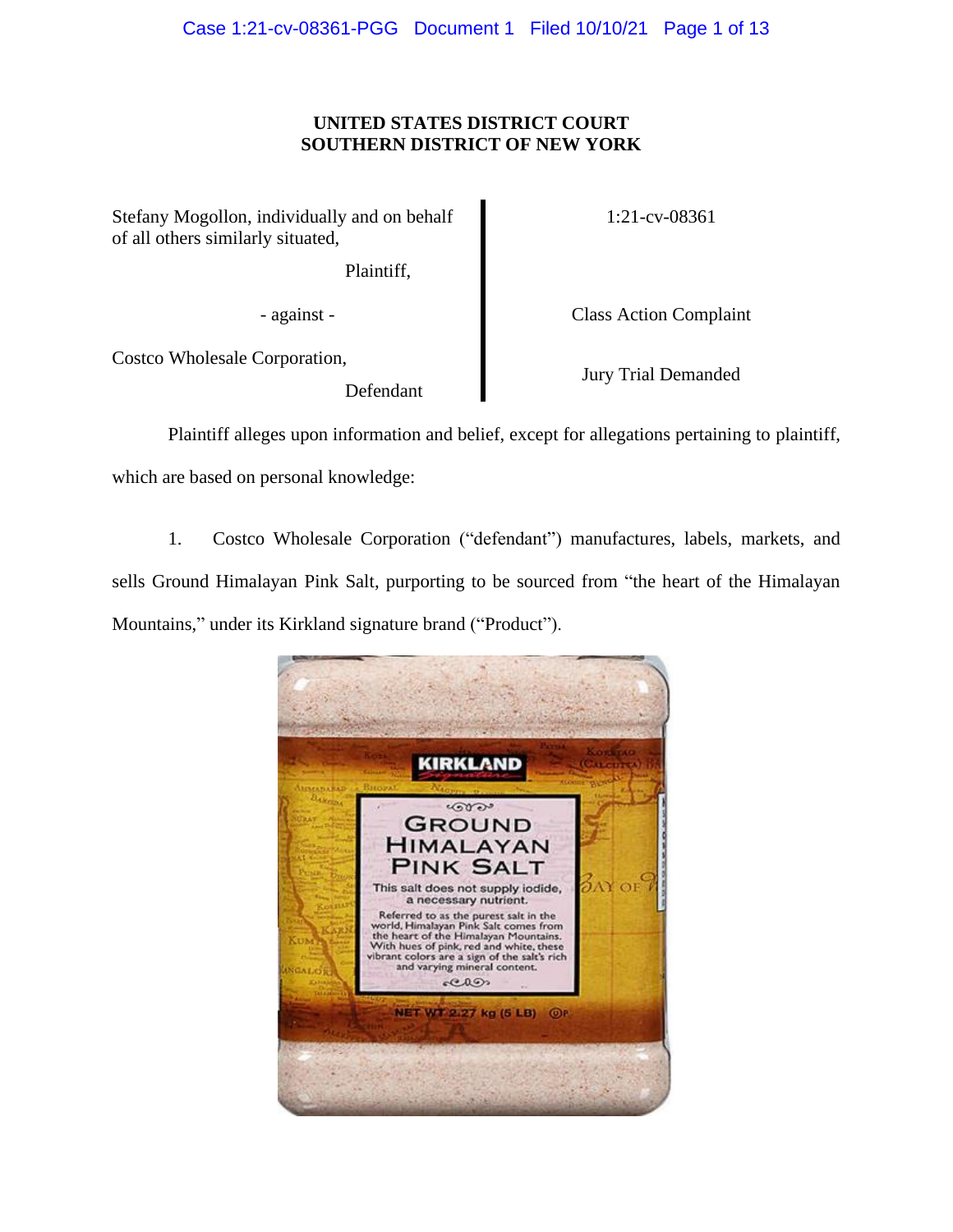# Case 1:21-cv-08361-PGG Document 1 Filed 10/10/21 Page 2 of 13

2. The front label includes a colonial-era map of the Indian subcontinent, Sanskrit graphics, and the description, "Referred to as the purest salt in the world, Himalayan Pink Salt comes from the heart of the Himalayan Mountains. With hues of pink, red, and white, these vibrant colors are a sign of the salt's rich and varying mineral content," across a pink background.

# **I. MYSTIQUE OF HIMALAYAS**

3. A typical consumer is not aware of the geography of the Himalayas, which cover approximately 1,500 miles, beginning in Pakistan, and form an arc through northern India, Nepal, and Bhutan, before ending in China.



4. The Himalayans are made up of three parallel ranges the Greater Himalayas, the Lesser Himalayas, and the Outer Himalayas.

5. Himalaya is Sanskrit for "abode of snow," because this mountain range contains the most snow and ice, outside of Antarctica, due to its roughly 15,000 glaciers.

6. The Himalayas contain more than 100 peaks exceeding 23,000 ft., including Mount Everest, the highest.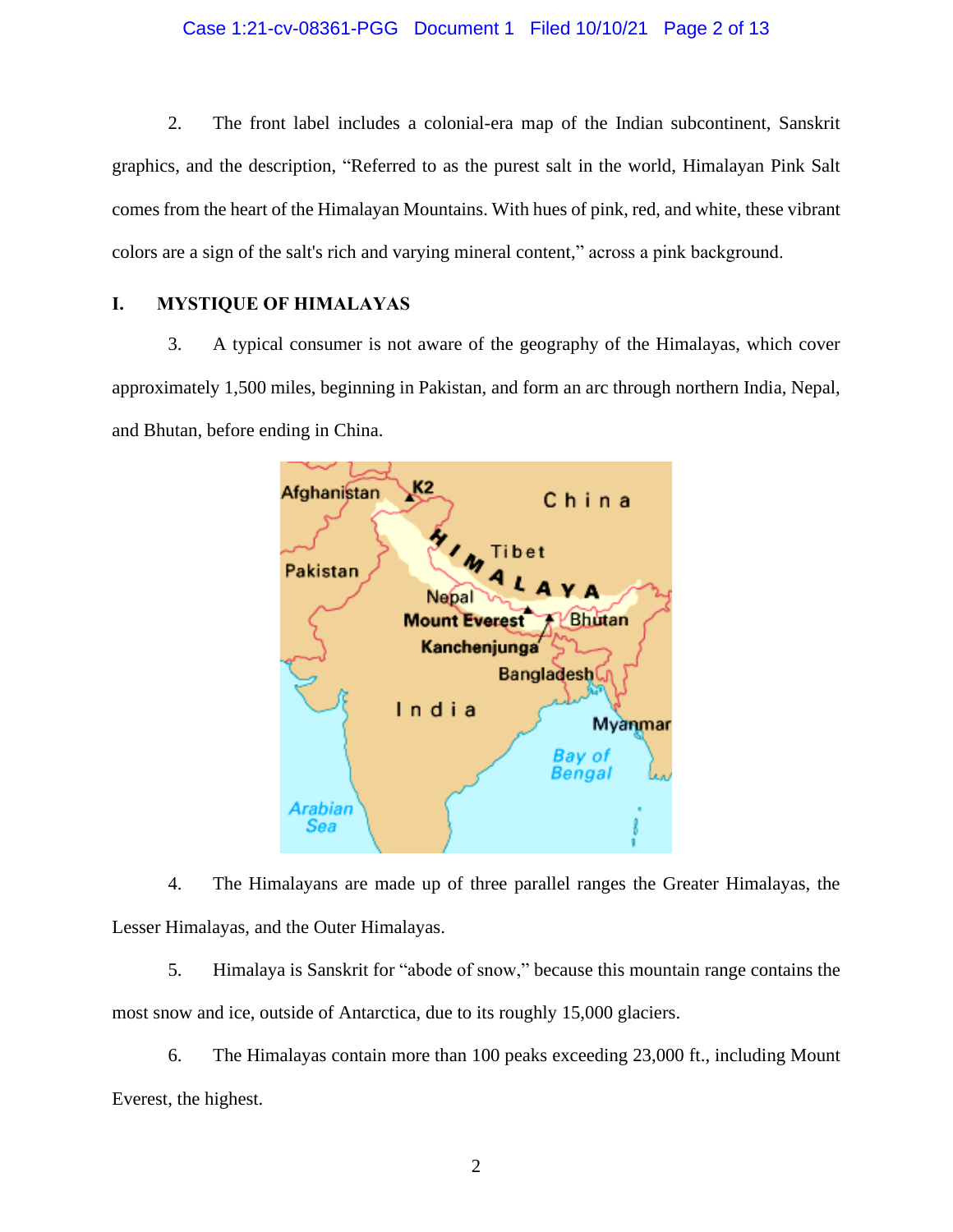## Case 1:21-cv-08361-PGG Document 1 Filed 10/10/21 Page 3 of 13

7. The climate range of the Himalayas is as broad as the mountains themselves, from tropical at the base to permanent ice and snow at the highest elevations.

8. From the eleventh century BC, Hindu ascetics, and Buddhist monks "told of holy sanctuaries amidst the secluded valleys, glacial rivers and hot springs," that, upon information and belief, produced life-invigorating salt, among other features.

9. The forbidding heights and natural beauty has attracted mountaineers and Western tourists, across religious and cultural barriers. 1

10. The "values and ideals that continue to bring Western travelers to the Himalayas, especially those of wild nature, adventure and spirituality are shown to be consistent with media representations (e.g., films, guidebooks, travel literature) of the region, as part of the more general discourse of modernity and a 'mystical East.'"

11. Films including Seven Years in Tibet (1997) and Lost Horizon (1933) portray the Himalayan region as "a mysterious, spiritual land, lost in time and hidden from a destructive modern world, a frontier zone par excellence." 2

12. Based in part on the rich traditions and culture of the Himalayans, salt from this region has gained popularity.

13. Reasons why pink salt from the Himalayas is valued include its restorative and nutrient properties are based in part on the unique geography of this region.

14. The pink color is based on high levels of iron.

15. The rivers that drain the Himalayas exhibit some of the highest sediment outputs in the world, including the Indus, Ganges, and Brahmaputra.

<sup>&</sup>lt;sup>1</sup> Swami Sundaranand, [The Himalayas through the Lens of a Sadhu,](https://www.tribuneindia.com/2002/20020113/spectrum/main1.htm) The Sunday Tribune, Jan. 13, 2002.

<sup>&</sup>lt;sup>2</sup> Christopher Howard, "Horizons of possibilities: The telos of contemporary Himalayan travel." Literature & Aesthetics 22.1 (2014).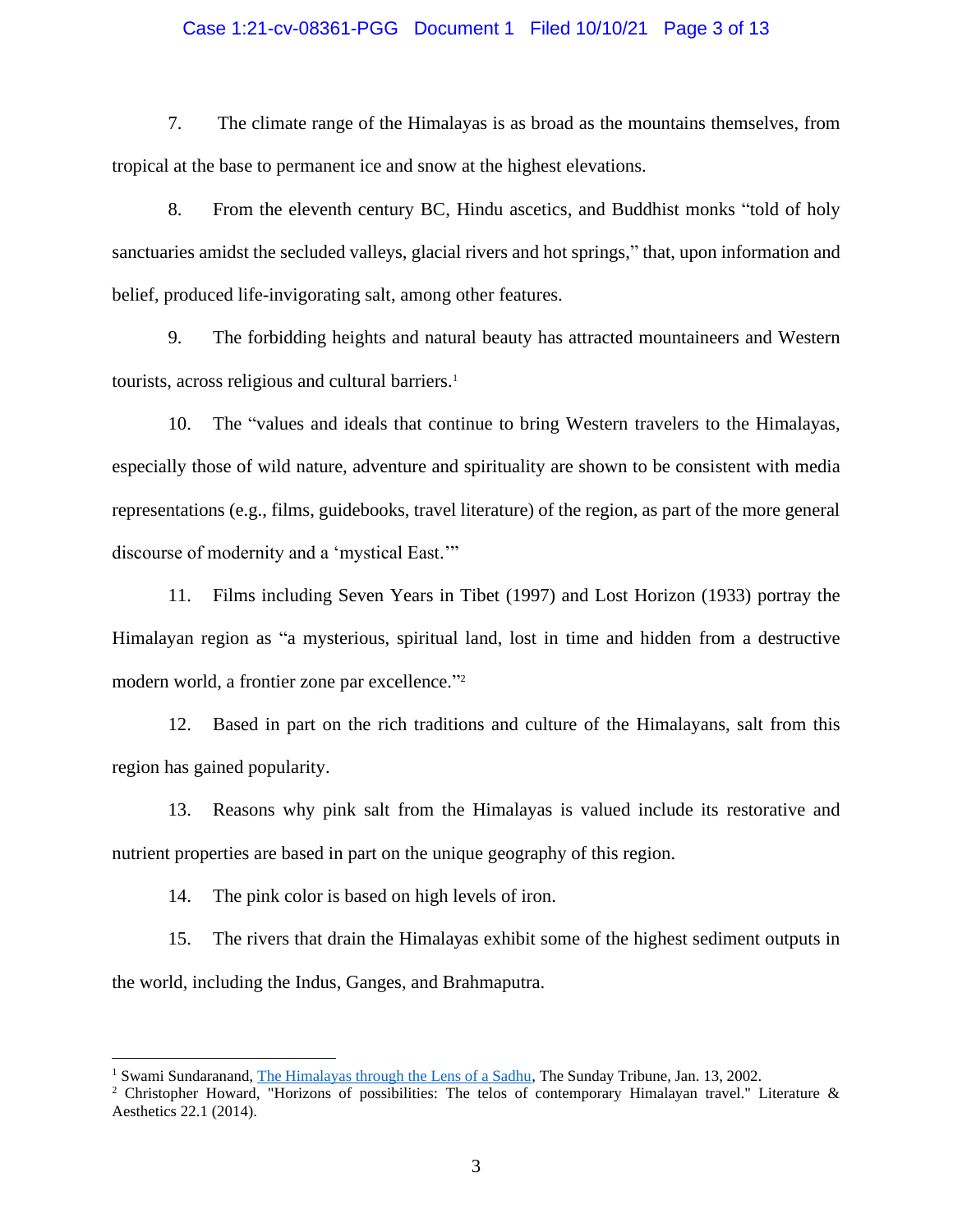## Case 1:21-cv-08361-PGG Document 1 Filed 10/10/21 Page 4 of 13

16. The natural harvesting process means pink salt from the Himalayas possesses up to 84 nutrients and minerals are not found in regular salt.

17. Moreover, the "heart of the Himalayas" is largely undeveloped and free from industrialization.

18. The result is salt with none of impurities that salt from other sources possess.

19. Pink salt obtained from the "heart of the Himalayas" is thus a valued item.

20. Products sold with presumed benefits of pink salt include lamps that may elevate one's mood, through emitting ions and air purifiers.

# **II. CONSUMER DEMAND FOR AUTHENTICITY**

21. Today's consumers are faced with increasing commercialization of products and seek brands that are genuine – whisky from Scotland, sake from Japan, and Italian tomatoes from Italy.

22. For many, authenticity has overtaken quality as the prevailing purchasing criterion.

23. Consumers will pay a price premium for what they perceive to be authentic products, particularly those perceived to be authentically associated with a specific place.

24. The reasons include (1) an expectation that a product made in the location where it was first developed will be higher quality than elsewhere due to production with original ingredients and methods and (2) a desire to support and maintain local traditions and cultures at the expense of large-scale production by international conglomerates.

## **III. REPRESENTATIONS PRODUCT IS MADE IN MEXICO**

25. Defendant's marketing and advertising of the Product gives consumers the impression it sourced from the Himalayans.

26. However, the Product is not from the "heart of the Himalayan Mountains," generally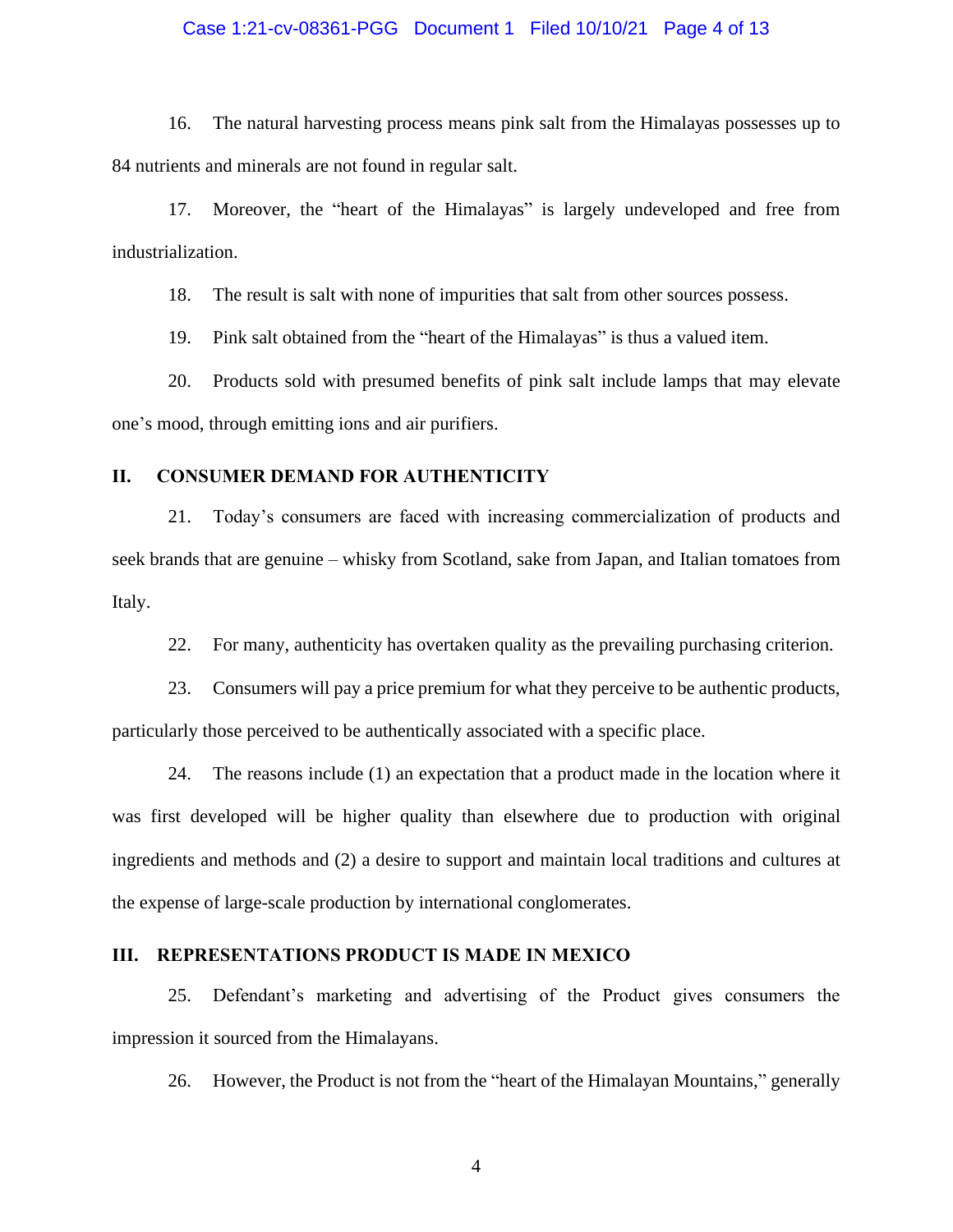# Case 1:21-cv-08361-PGG Document 1 Filed 10/10/21 Page 5 of 13

considered the area of India which borders Tibet and Nepal, but from Khewra, Pakistan. 3

27. The representation as from the "heart of the Himalayan Mountains" renders the labeling misleading because it expresses a geographical origin which is not true. 21 C.F.R. § 101.18(c) (incorporated by New York State).

28. The Product's origin is disclosed in the fine print on the side of the Product, where it states, "Salt is a Product of Pakistan."



29. While the Himalayan mountain range begins in Pakistan, the "heart of the Himalayan

Mountains," are not in Pakistan, but in Kumaon, India.

30. Moreover, unlike traditional Himalayan pink salt, the Product lacks any mineral or

nutrient content, as shown by the Nutrition Facts.

| <b>Nutrition Facts</b>                                                                                                                                                 |                |
|------------------------------------------------------------------------------------------------------------------------------------------------------------------------|----------------|
| About 1,621 servings per container<br>Serving size 1/4 tsp (1.4g)                                                                                                      |                |
| Amount per serving<br><b>Calories</b>                                                                                                                                  | u              |
|                                                                                                                                                                        | % Daily Value* |
| Total Fat 0g                                                                                                                                                           | 0%             |
| Sodium 540mg                                                                                                                                                           | 23%            |
| Total Carbohydrate 0g                                                                                                                                                  | O٦             |
| Protein 0g                                                                                                                                                             |                |
| The % Daily Value (DV) tells you how much a nutrient in<br>a serving of food contributes to a daily diet. 2,000 calories<br>a day is used for general rubition advice. |                |

<sup>3</sup> Hadd, Diaa & Sattar, *Abdul, Pakistan Wants You To Know: Most Pink Himalayan Salt Doesn't Come From India*, National Public Radio, October 3, 2019; Liddle, Madhulika, *Into the Heart of the Himalayas - Book Review: Memory's Footprints*, The New Indian Express, April 19, 2020.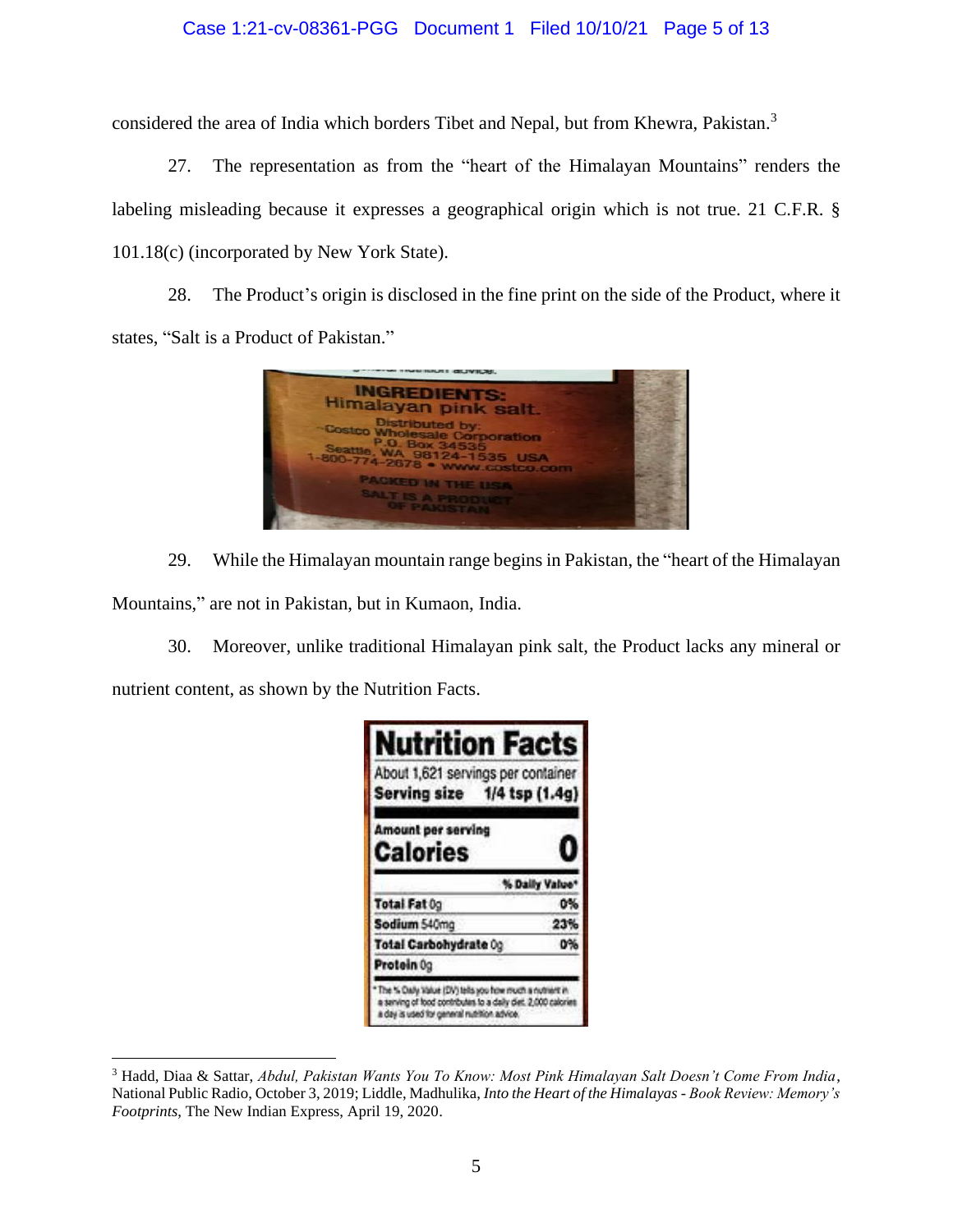### Case 1:21-cv-08361-PGG Document 1 Filed 10/10/21 Page 6 of 13

31. Pakistan has recently begun to prevent the misleading sale of pink rock salt as sourced from the Himalayans or India, in part to prevent consumer deception.<sup>4</sup>

## **IV. CONCLUSION**

32. Reasonable consumers must and do rely on a company to honestly identify and describe the origins, components, attributes, and features of a product, relative to itself and other comparable products or alternatives.

33. By labeling the Product in this manner, Defendant gained an advantage against other companies, and against consumers seeking to purchase products that were smoked.

34. The value of the Product that plaintiff purchased was materially less than its value as represented by defendant.

35. Defendant sold more of the Product and at higher prices than it would have in the absence of this misconduct, resulting in additional profits at the expense of consumers.

36. Had Plaintiff and proposed class members known the truth, they would not have bought the Product or would have paid less for it.

37. The Product is sold for a price premium compared to other similar products, no less than approximately \$5.99 per 5 lbs., a higher price than it would otherwise be sold for, absent the misleading representations and omissions.

38. Similar pink rock salt products which lack the representations associating them with the heart of the Himalayas cost considerably less, often no more than \$3.49 per 5 lbs.

#### Jurisdiction and Venue

39. Jurisdiction is proper pursuant to Class Action Fairness Act of 2005 ("CAFA"). 28 U.S.C. § 1332(d)(2).

<sup>4</sup> Ali, Kabe, *Khewra Salt Set To Be Registered With International Trade Bodies*, Dawn Today's Paper, April 29, 2021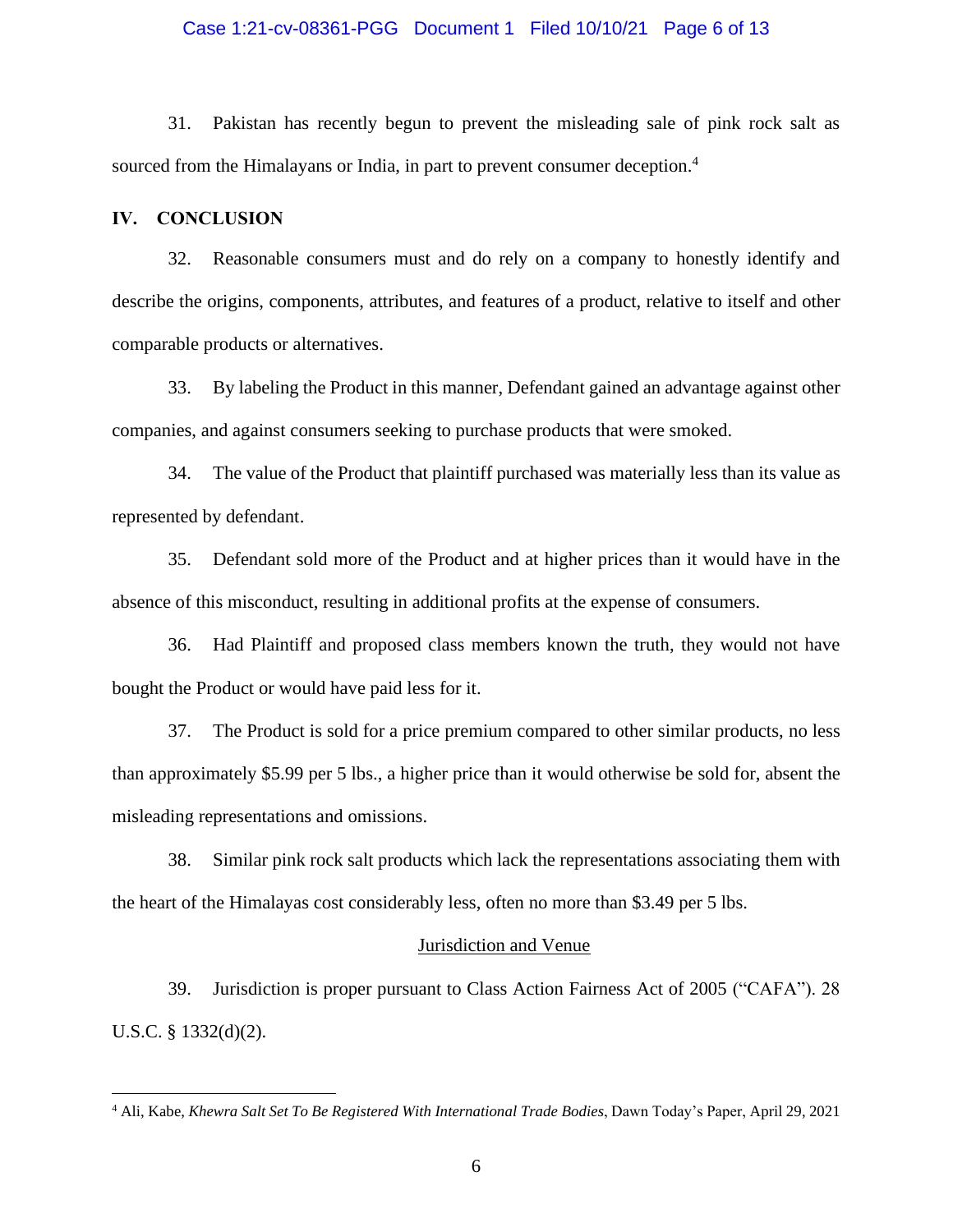#### Case 1:21-cv-08361-PGG Document 1 Filed 10/10/21 Page 7 of 13

40. The aggregate amount in controversy exceeds \$5 million, including any statutory damages, exclusive of interest and costs.

41. Plaintiff Stefany Mogollon is a citizen of Connecticut.

42. Defendant Costco Wholesale Corporation is a Washington corporation with a principal place of business in Issaquah, King County, Washington.

43. Plaintiff and defendant are citizens of different states.

44. Defendant transacts business within this district, through the marketing, supply, and sales of its products at numerous physical stores which it operates within this district.

45. Venue is in this district because plaintiff resides in this district and the actions giving rise to the claims occurred within this district.

46. Venue is in the of this District because a substantial part of the events or omissions giving rise to the claim occurred in New York County, i.e., Plaintiff's purchase of the Product at Defendant's store at 517 E 117th St New York, NY 10035. 28 U.S.C. § 1391(b)(2).

47. Plaintiff moved to Waterbury, Connecticut, in early 2021, but resided in New York County for approximately 15 years, right down the street from a Costco store.

#### Parties

48. Plaintiff Stefany Mogollon is a citizen of Waterbury, New Haven County, Connecticut.

49. For no less than 15 years, Plaintiff resided on East 117th St, New York, NY, right down the block from Defendant's store at 517 E 117th St New York, NY 10035.

50. In early 2021, like many New Yorkers, Plaintiff moved to the suburbs.

51. Defendant Costco Wholesale Corporation, is a Washington corporation with a principal place of business in Issaquah, Washington, King County.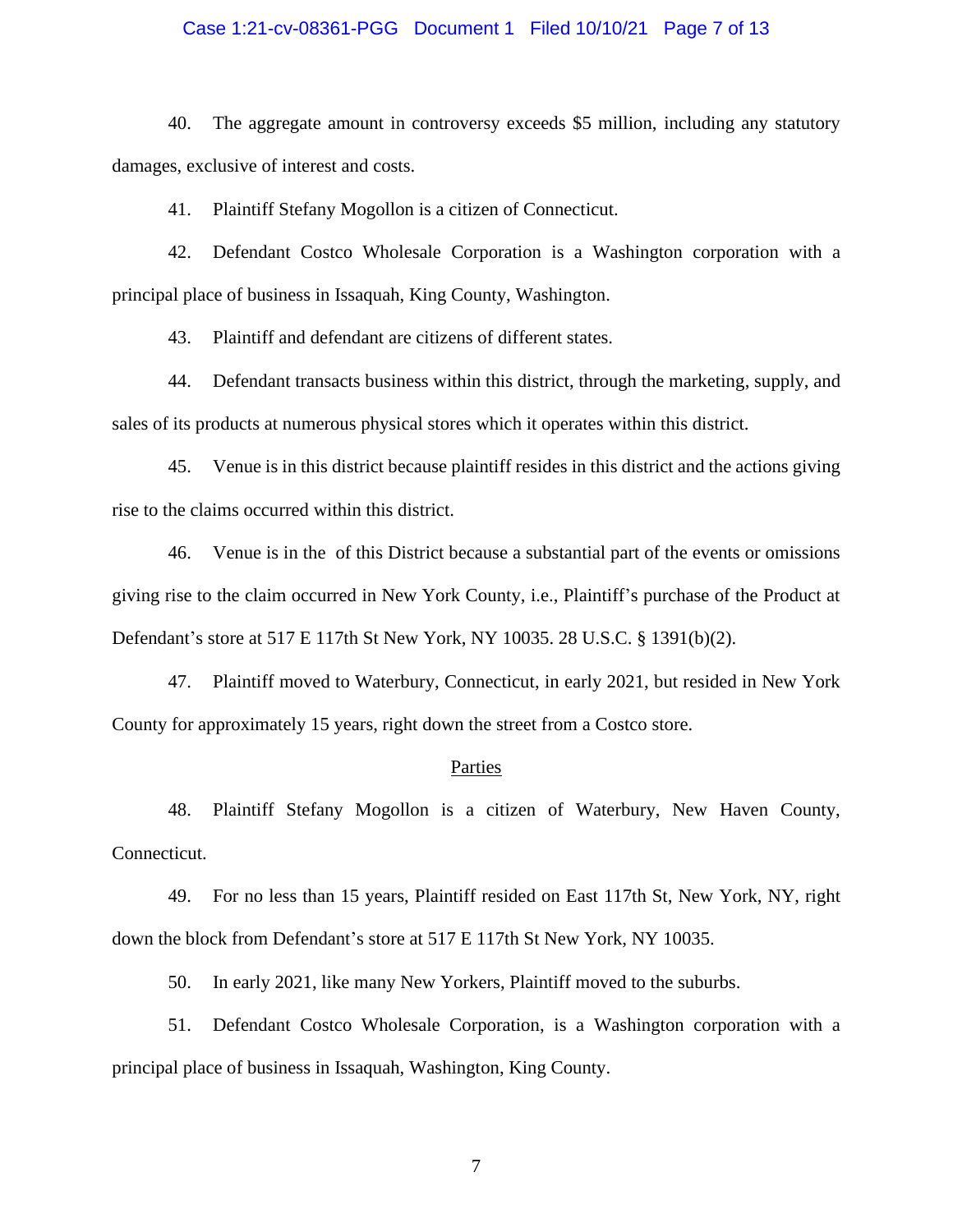#### Case 1:21-cv-08361-PGG Document 1 Filed 10/10/21 Page 8 of 13

52. Defendant operates close to six hundred warehouse stores in the United States.

53. Defendant's business model is based on an annual membership fee of \$120.

54. By using the membership fee as a source of revenue, Defendant sells higher quality goods at lower prices than competitors, because it does not need to maximize profit on every item.

55. The Kirkland Signature brand is Defendant's private label brand.

56. While private label, or store brands, were once considered inferior to their national brand counterparts, this is no longer the case.

57. Through the internet, even non-members are able to purchase the Product by using grocery delivery services such as Instacart.

58. Plaintiff purchased the Product a Costco member or in another authorized capacity, on one or more occasions within the statutes of limitations for each cause of action alleged, at defendant's stores including the location at 517 E 117th St New York, NY 10035, between 2019 and 2021, among other times.

59. Plaintiff bought the Product because she expected it was from the heart of the Himalayan Mountains and had the properties associated with such a food because that is what the front label said.

60. Plaintiff bought the Product at or exceeding the above-referenced price.

61. Plaintiff relied on the representations identified here – the Indiana Jones-inspired map depicting Indian cities, the prominent description that it "comes from the heart of the Himalayan Mountains," and that it contained a "rich and varying mineral content," indicative of salt from this specific region.

62. Plaintiff expected the Product was sourced from the heart of the Himalayas, instead of Khewra, Pakistan, thousands of miles away from the snowy, mysterious peaks of Himalayas.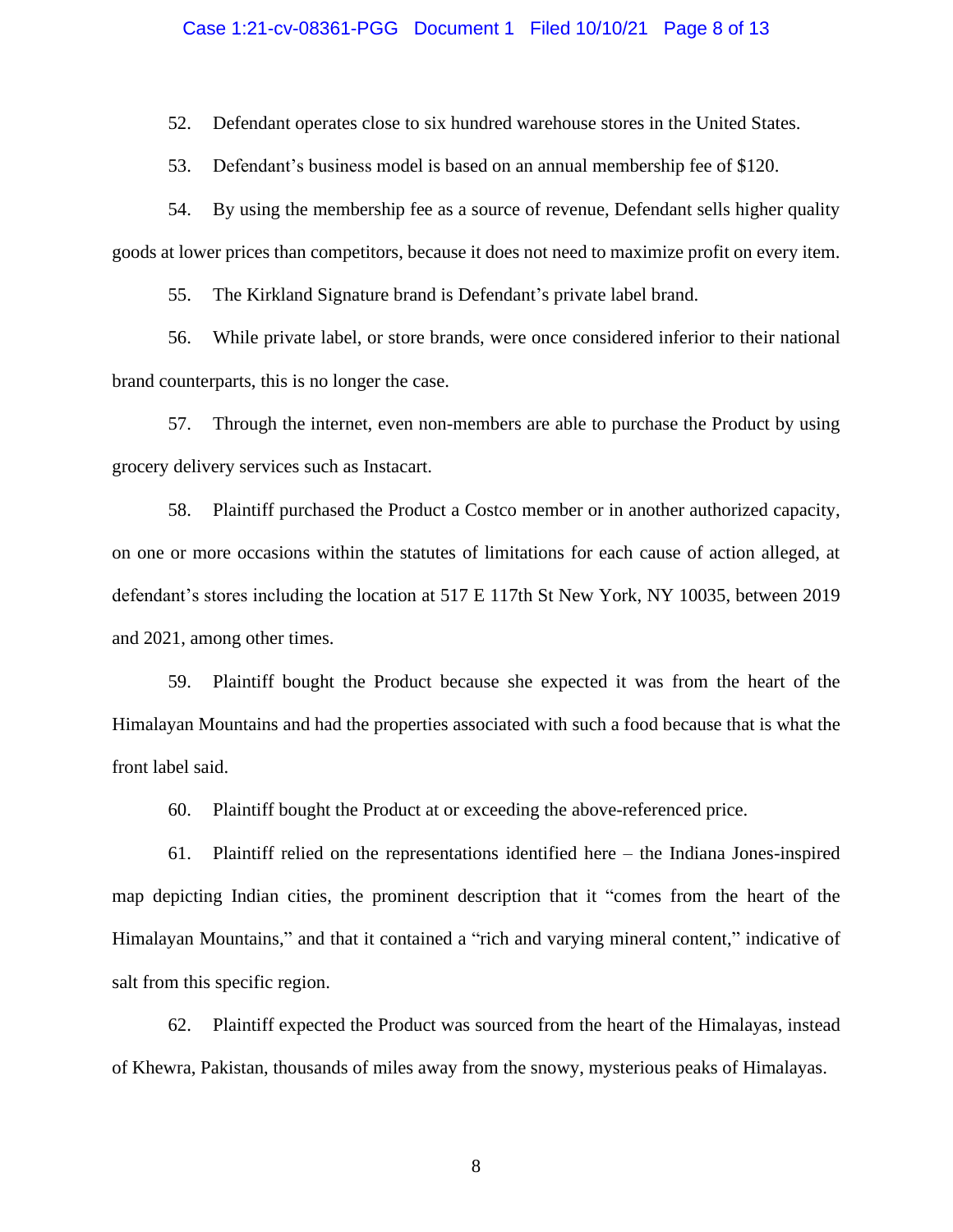#### Case 1:21-cv-08361-PGG Document 1 Filed 10/10/21 Page 9 of 13

63. Plaintiff had no reason to know the Product was not from the heart of the Himalayas.

64. Plaintiff would not have purchased the Product if she knew the representations were false and misleading or would have paid less for it.

65. Plaintiff chose between Defendant's Product and other similar products which were represented similarly, but which did not misrepresent their attributes and/or lower-priced products which did not make the statements and claims made by Defendant.

66. The Product was worth less than what Plaintiff paid and she would not have paid as much absent Defendant's false and misleading statements and omissions.

67. Plaintiff intends to, seeks to, and will purchase the Product again when she can do so with the assurance that Product's representations are consistent with its composition.

## Class Allegations

68. Plaintiff seeks certification under Fed. R. Civ. P. 23(b)(2) and (b)(3) of the following classes:

> **New York and Connecticut Class:** All persons in the States of New York and Connecticut who purchased the Product during the statutes of limitations for each cause of action alleged.

69. Common questions of law or fact predominate and include whether defendant's representations were and are misleading and if plaintiff and class members are entitled to damages.

70. Plaintiff's claims and basis for relief are typical to other members because all were subjected to the same unfair and deceptive representations and actions.

71. Plaintiff is an adequate representative because her interests do not conflict with other members.

72. No individual inquiry is necessary since the focus is only on defendant's practices and the class is definable and ascertainable.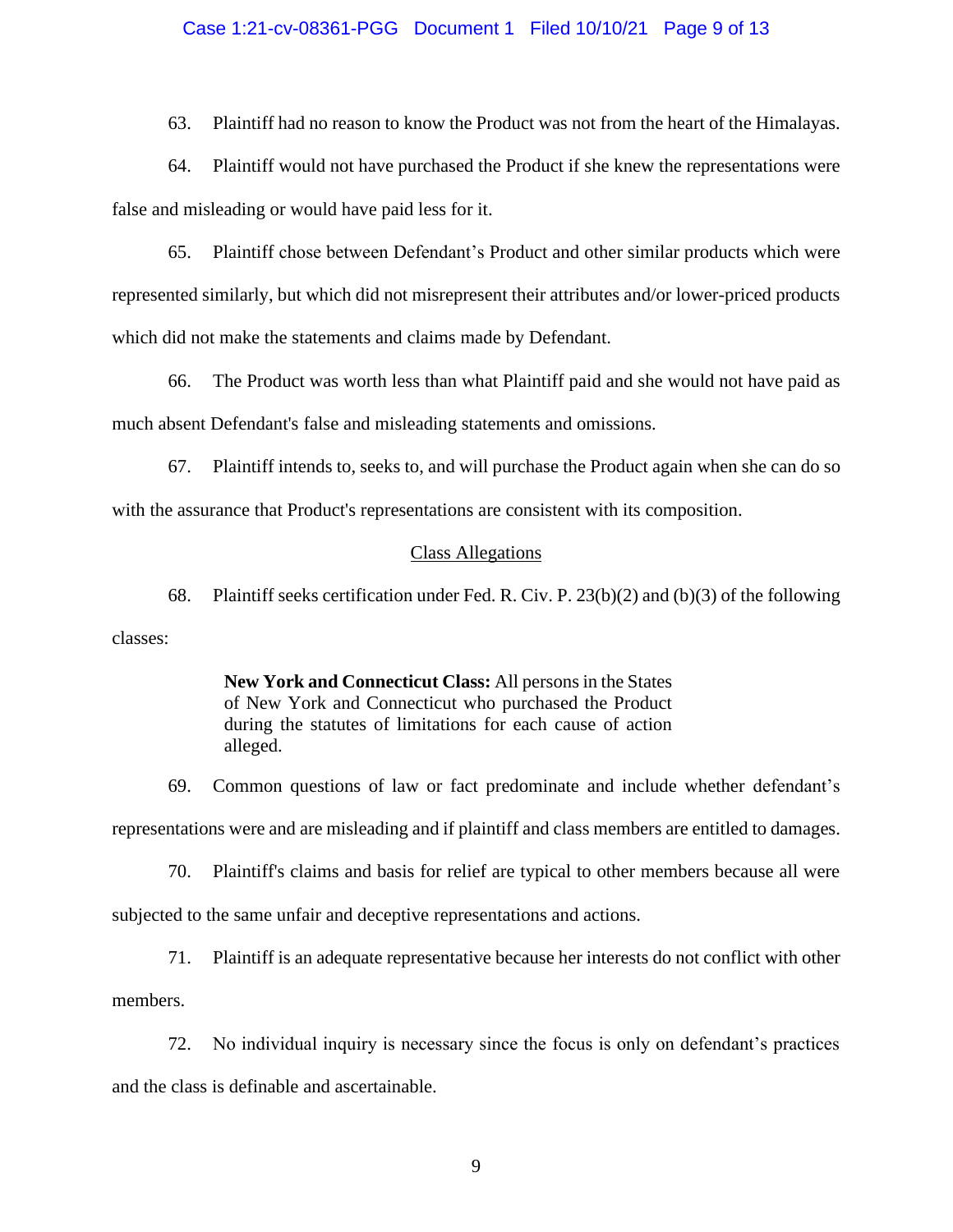# Case 1:21-cv-08361-PGG Document 1 Filed 10/10/21 Page 10 of 13

73. Individual actions would risk inconsistent results, be repetitive and are impractical to justify, as the claims are modest relative to the scope of the harm.

74. Plaintiff's counsel is competent and experienced in complex class action litigation and intends to protect class members' interests adequately and fairly.

75. Plaintiff seeks class-wide injunctive relief because the practices continue.

# New York General Business Law ("GBL") §§ 349 & 350 Connecticut Unfair Trade Practices Act (CUTPA) Sec. 42- 110a *et seq.* (Consumer Protection Statute)

76. Plaintiff incorporates by reference all preceding paragraphs.

77. Plaintiff and class members desired to purchase a product that was from the heart of the Himalayan Mountains and had the properties associated with such a food.

78. Defendant's false and deceptive representations and omissions are material in that they are likely to influence consumer purchasing decisions.

79. Defendant misrepresented the Product through statements, omissions, ambiguities, half-truths and/or actions.

80. Plaintiff and class members would not have purchased the Product or paid as much if the true facts had been known, suffering damages.

81. Defendant misrepresented the Product through statements, omissions, ambiguities, half-truths and/or actions.

82. Plaintiff relied on the representations and omissions that the Product was from the heart of the Himalayas and had a nutrient content associated with such a food.

83. Plaintiff and class members would not have purchased the Product or paid as much if the true facts had been known, suffering damages.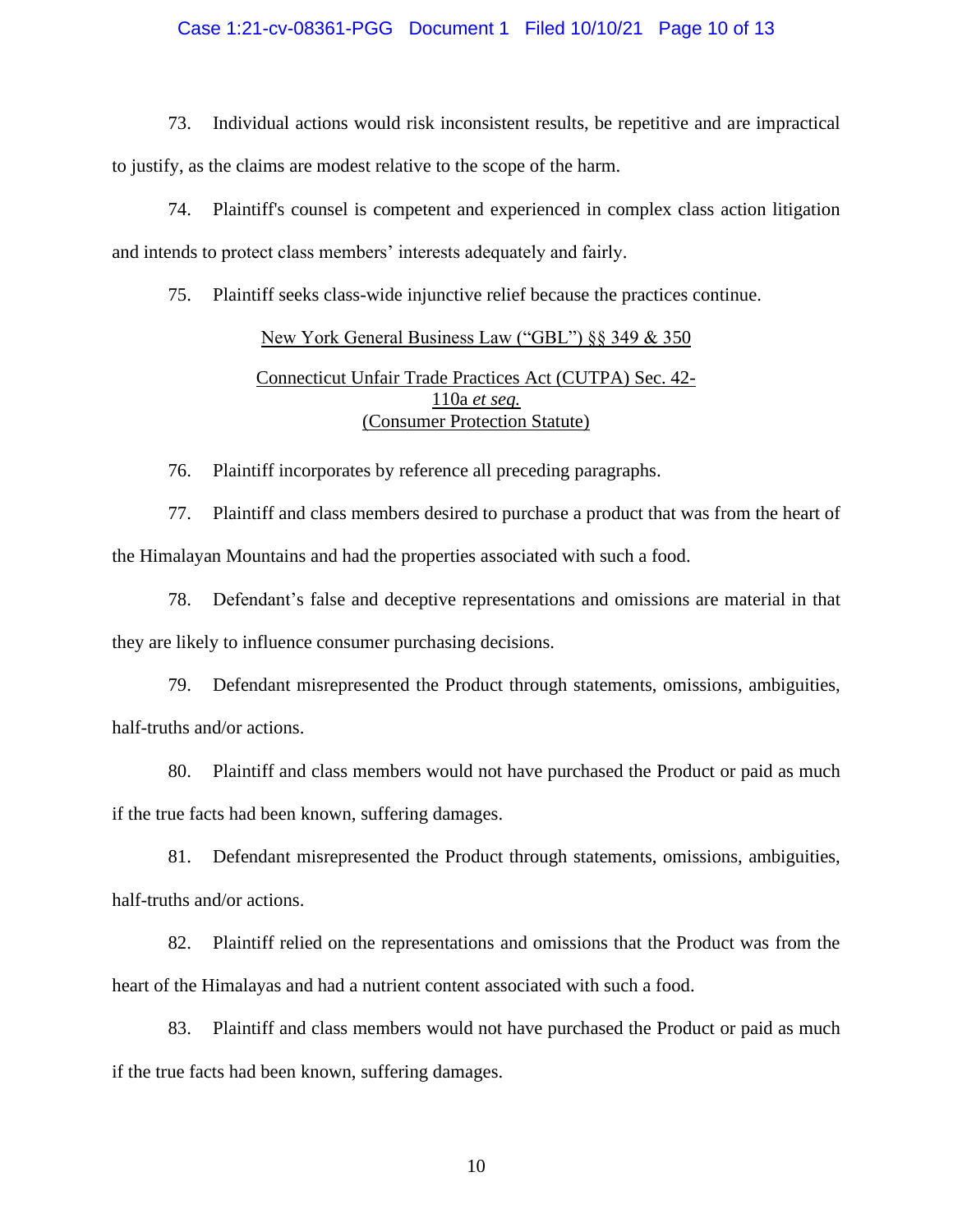# Breaches of Express Warranty, Implied Warranty of Merchantability and Magnuson Moss Warranty Act, 15 U.S.C. §§ 2301, *et seq*.

84. The Product was manufactured, identified, and sold by defendant and expressly and impliedly warranted to plaintiff and class members that it was from the heart of the Himalayan Mountains and had the properties associated with such a food.

85. Defendant had a duty to disclose and/or provide non-deceptive descriptions and marketing of the Product.

86. This duty is based on Defendant's outsized role in the market as a trusted retailer, only affixing its Kirkland Signature label to products that it independently confirms are consistent with their representations in all respects.

87. Plaintiff provided or will provide notice to defendant, its agents, representatives, retailers, and their employees.

88. Defendant received notice and should have been aware of these issues due to complaints by regulators, competitors, and consumers, to its main offices.

89. The Product did not conform to its affirmations of fact and promises due to defendant's actions and was not merchantable because it was not fit to pass in the trade as advertised.

90. Plaintiff and class members would not have purchased the Product or paid as much if the true facts had been known, suffering damages.

## Negligent Misrepresentation

91. Defendant had a duty to truthfully represent the Product, which it breached.

92. This duty is based on defendant's position, holding itself out as having special knowledge and experience this area, as custodian of the Kirkland Signature brand.

93. The representations took advantage of consumers' cognitive shortcuts made at the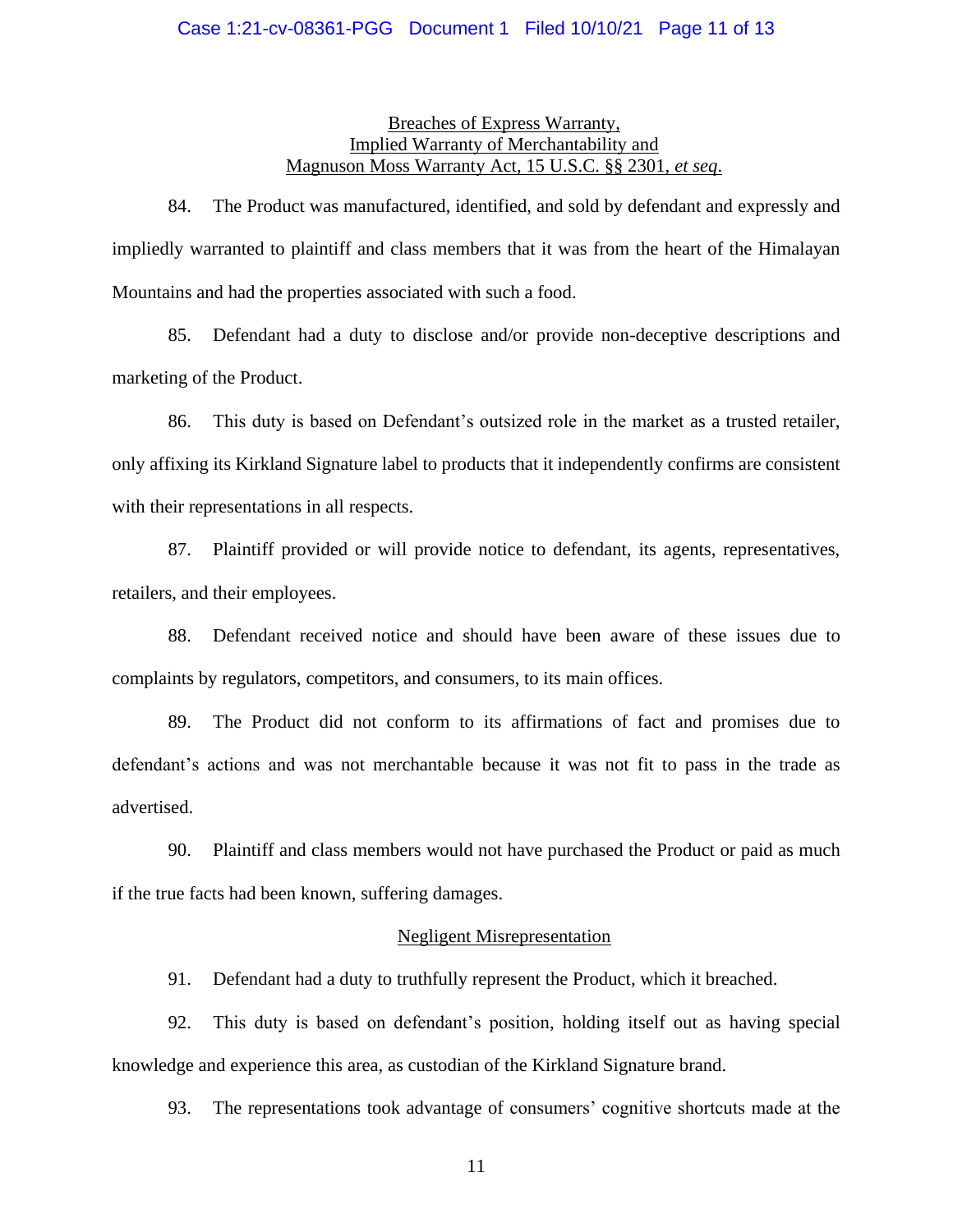# Case 1:21-cv-08361-PGG Document 1 Filed 10/10/21 Page 12 of 13

point-of-sale and their trust in defendant, the leading grocer in the nation.

94. Plaintiff and class members reasonably and justifiably relied on these negligent misrepresentations and omissions, which served to induce and did induce, their purchase of the Product.

95. Plaintiff and class members would not have purchased the Product or paid as much if the true facts had been known, suffering damages.

## Fraud

96. Defendant misrepresented and/or omitted the attributes and qualities of the Product, that it was from the heart of the Himalayan Mountains and had the properties associated with such a food.

97. Defendant possesses specialized knowledge that the Product contained only added smoke flavoring, and was not smoked, yet sought to conceal or omit these facts, by failing to state on the front label a statement such as "Smoke Flavor Added" or "Not Smoked."

98. Moreover, the records Defendant is required to maintain provide it with actual and/or constructive knowledge of the falsity of the representations.

99. Defendant's fraudulent intent is evinced by its knowledge that the Product was not consistent with its representations.

## Unjust Enrichment

100. Defendant obtained benefits and monies because the Product was not as represented and expected, to the detriment and impoverishment of plaintiff and class members, who seek restitution and disgorgement of inequitably obtained profits.